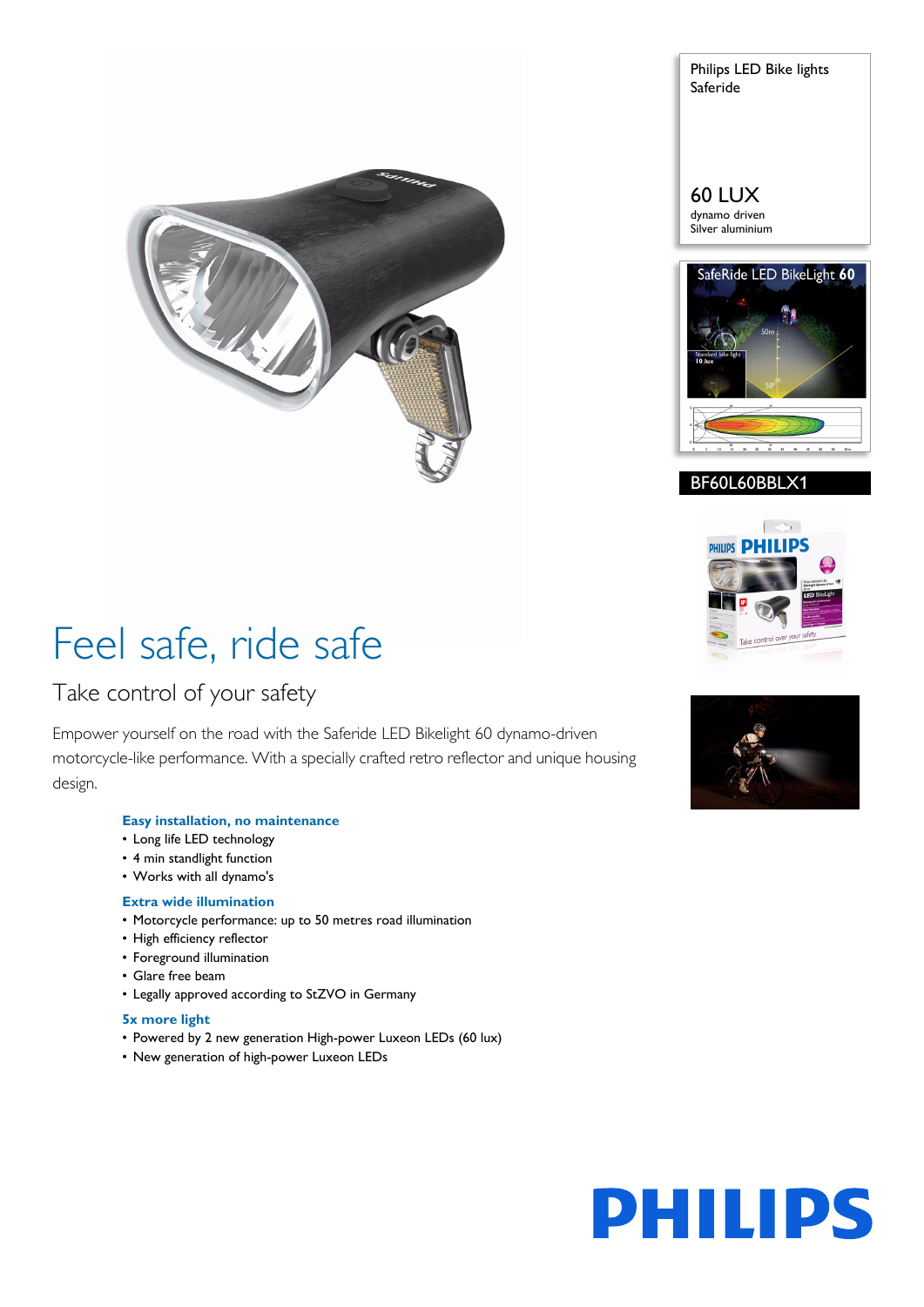## **Highlights**

#### **Powered by 2 Luxeon LEDs**



Powered by 2 new generation High-power Luxeon LEDs (60 lux). These high quality LEDs have been designed for the automotive industry and are now available to provide safety for bikers on the road.

#### **New generation of LED**



To ensure best visibility, our bikelights come equipped with high-power Luxeon LEDs. These high quality LEDs have been designed for the automotive industry and are now available to provide safety for bikers on the road.

#### **Motorcycle performance**



Motorcycle performance: up to 50 metres homogeneous road illumination

#### **Long life LED technology**



Long life LED technology

#### **Foreground illumination**



Foreground illumination

#### **Glare free beam**



Glare free beam

**High efficiency reflector** High efficiency reflector

#### **Legally approved** Legally approved according to StZVO in Germany

**4 min standlight function** 4 min standlight function

#### **Works with all dynamo's**



Works with all dynamo's

#### BF60L60BBLX1